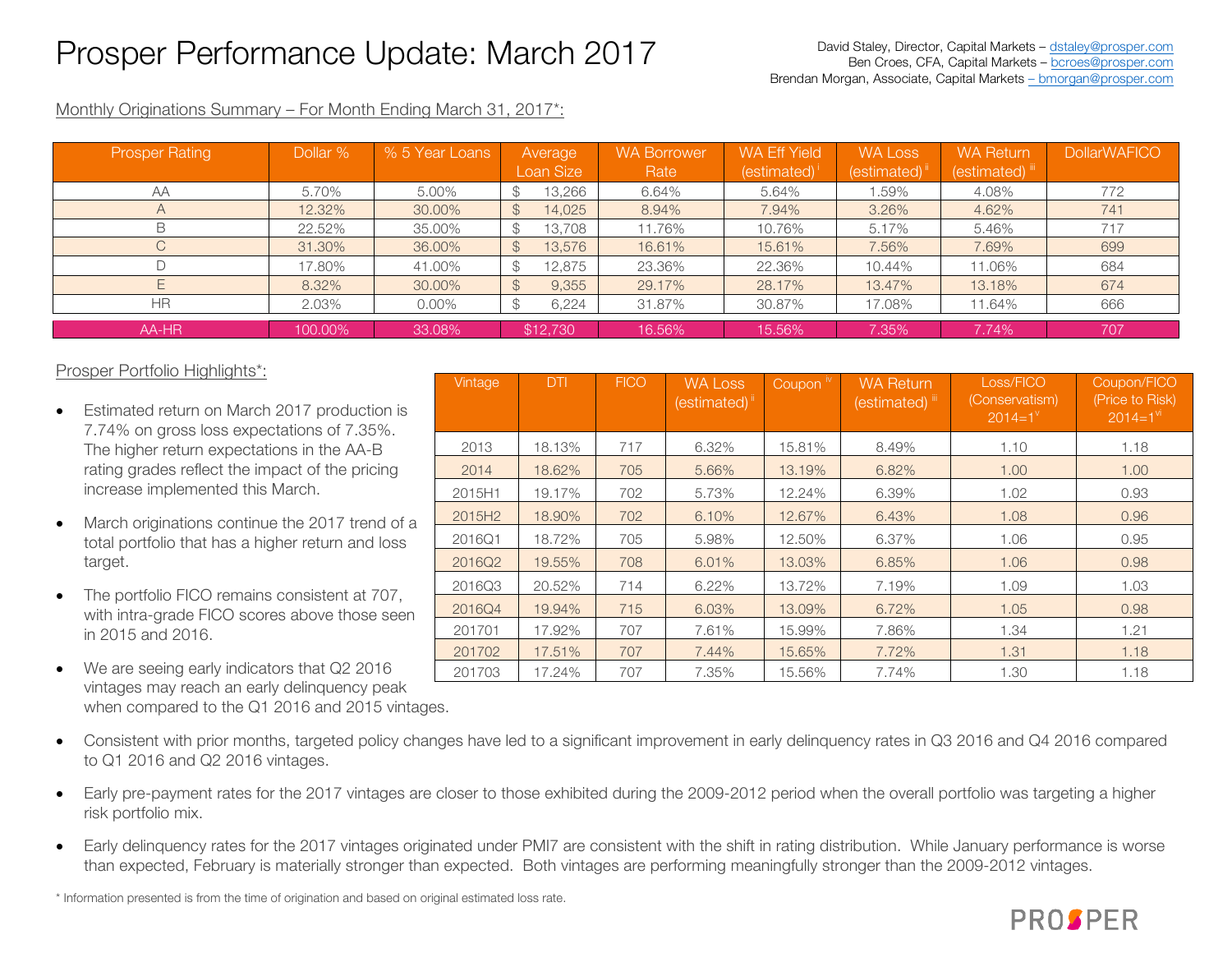

Cumulative Gross Loss Per Origination Dollar (%)

Cumulative Gross Loss Per Origination Dollar measures the cumlative principal charged off for a given vintage divided by the total principal originated in that vintage. "Gross" refers to the fact that curves do not account for the post-chargeoff recovery effort that Prosper conducts on behalf of investors. Currently investors are receiving 7-8% of chargeoff principal as a result of recovery operations. There can be no guarantee that these recovery rates will remain the same in the future.



Remaining Balance

Cumulative Prepayment by Vintage measures the cumulative principal dollars associated with accounts that prepaid in advance of their scheduled payment schedule. The cumulative prepayment rate is calculated by dividing the cumulative dollar amount prepaid by the total original loan amount funded.



% Delinquency Per Origination Trend measures the cumulative principal dollars that are 16 or more days past due, and that are not charged off in a given month after origination. We believe this measure is useful for discerning emerging delinquency trends and is a leading indicator for the Cumulative Gross Loss Per Origination Dollar measure.



Cumulative Prepayment by Vintage (%)

Remaining Balance by Vintage measures the cumulative principal dollars remaining in the pool that have not been charged off.

## Deliquency Per Origination Trend (%)